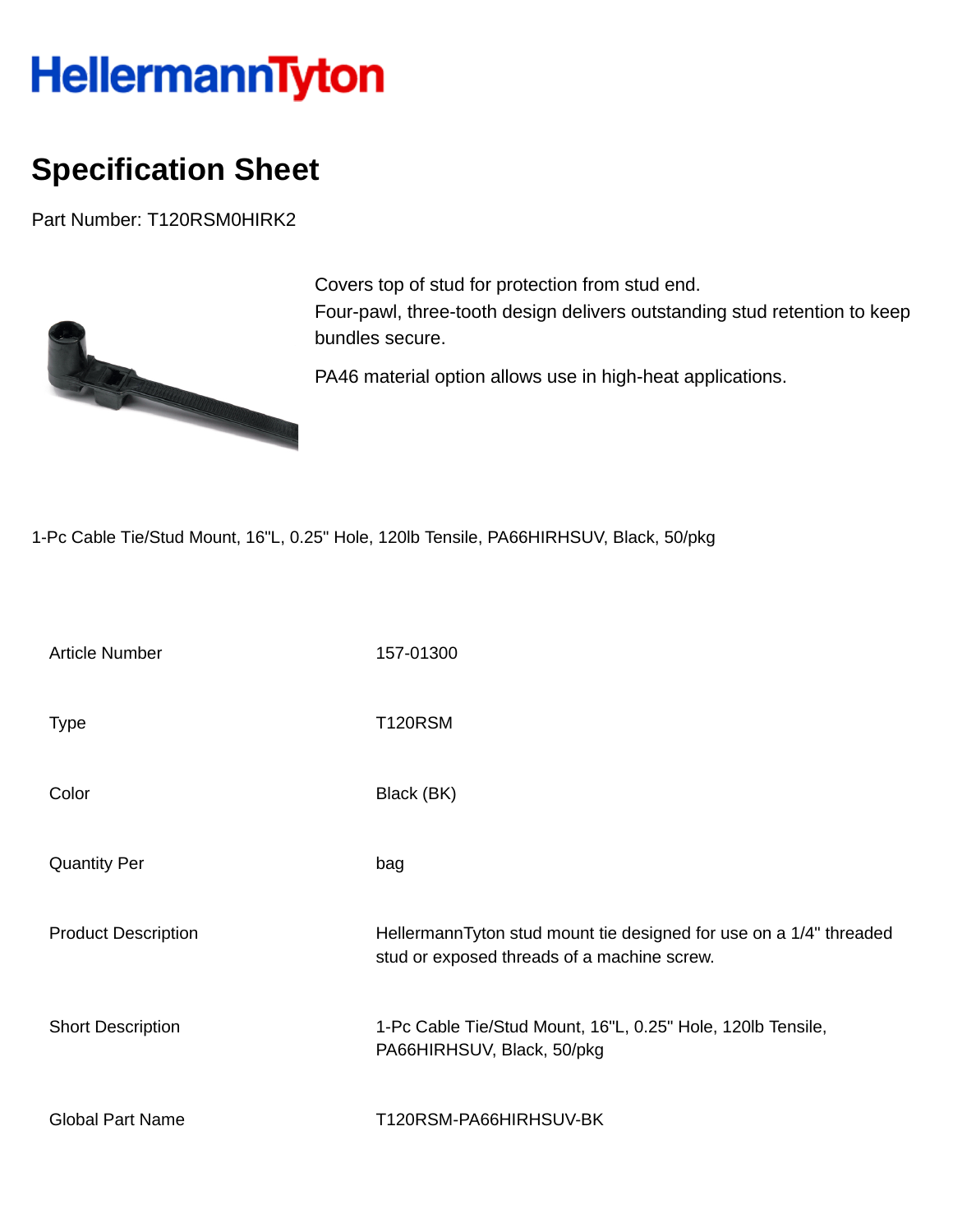| Minimum Tensile Strength (Imperial)   | 120                    |
|---------------------------------------|------------------------|
| Minimum Tensile Strength (Metric)     | 535                    |
| Length L (Imperial)                   | 16.0                   |
| Length L (Metric)                     | 405.0                  |
| <b>Fixation Method</b>                | <b>Stud Mount</b>      |
| <b>Identification Plate Position</b>  | none                   |
| <b>Releasable Closure</b>             | <b>No</b>              |
| <b>Tie Closure</b>                    | plastic pawl           |
| Variant                               | <b>Inside Serrated</b> |
| Width W (Imperial)                    | 0.30                   |
| Width W (Metric)                      | 7.6                    |
| <b>Bundle Diameter Min (Imperial)</b> | 0.20                   |
| <b>Bundle Diameter Min (Metric)</b>   | 5.0                    |
| <b>Bundle Diameter Max (Imperial)</b> | 3.98                   |
| <b>Bundle Diameter Max (Metric)</b>   | 101.0                  |
| Thickness T (Imperial)                | 0.07                   |
| Thickness T (Metric)                  | 1.8                    |